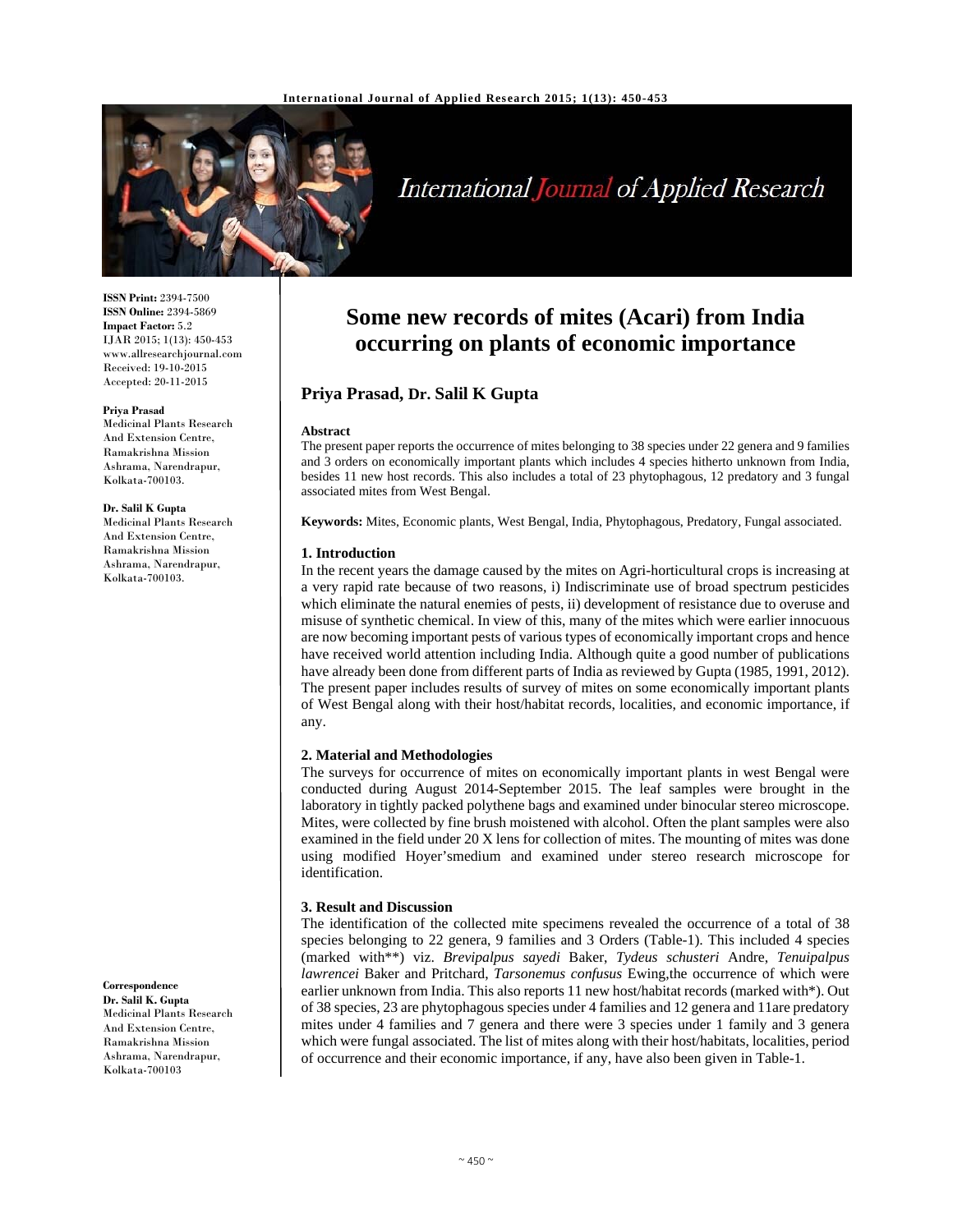| SI.<br>No. | Order/Family/Genus/Species<br><b>Order: Prostigmata</b> | <b>Host/Habitat Records</b>                                                                      | <b>Period Of</b><br>Occurrence | Locality                                                | <b>Remarks</b>                                                                                                                                                                                                             |
|------------|---------------------------------------------------------|--------------------------------------------------------------------------------------------------|--------------------------------|---------------------------------------------------------|----------------------------------------------------------------------------------------------------------------------------------------------------------------------------------------------------------------------------|
|            | A. Phytophagous Group                                   |                                                                                                  |                                |                                                         |                                                                                                                                                                                                                            |
| 1.         | Family1-Tetranychidae<br>Aponychuss arjui Gupta         | Bambusa vulgaris                                                                                 | September<br>2014              | Narendrapur                                             | Casual occurrence on<br>under surface of leaves,<br>white spots produced at<br>feeding points.                                                                                                                             |
| 2.         | Eotetranychus hirsti<br>(Baker and Pritchard)           | Ficus carica                                                                                     | September<br>2014              | Narendrapur                                             | Colony observed on<br>undersurface of leaves<br>causing chlorosis.                                                                                                                                                         |
| 3.         | Eotetranychus suginamensis<br>(Yokoyama)                | Morus alba                                                                                       | October<br>2014                | Behrampur                                               | Colony on undersurface<br>of leaves, brownish<br>spots produced at<br>feeding points.                                                                                                                                      |
| 4.         | Eutetranychus orientalis<br>(Klein)                     | Zizyphus jujuba                                                                                  | February<br>2015               | Narendrapur                                             | Population on<br>undersurface of leaves,<br>amidst dust, brownish<br>spots at feeding points,<br>later leaf turned brown,<br>dried up, defoliated.                                                                         |
| 5.         | Eutetranychus maximae Nassar<br>and Ghai                | *Calotropis procera                                                                              | January<br>2015                | Narendrapur                                             | Casual occurrence, no<br>damage caused.                                                                                                                                                                                    |
| 6.         | Oligonychus biharensis (Hirst)                          | Rosa centifolia                                                                                  | March 2015                     | Kalyani                                                 | Occasionally<br>encountered on<br>undersurface of rose<br>leaves producing<br>brownish patches.                                                                                                                            |
| 7.         | Oligonychus mangiferus<br>(Rahman and Sapra)            | Eugenia jambolana                                                                                | March 2015                     | Kalyani                                                 | Colony on undersurface<br>of leaves mostly along<br>midrib, occasionally on<br>lower surface as well,<br>causing chlorosis.                                                                                                |
| 8.         | Schizotetranychus cajani Gupta                          | Cajanus cajan                                                                                    | April 2015                     | Narendrapur                                             | Good population of all<br>stages found on<br>undersurface of leaves,<br>infestation caused<br>yellowing and drying of<br>leaves.                                                                                           |
| 9.         | Tetranychus neocaledonicus<br>Andre                     | Solanum melongena                                                                                | March 2015                     | <b>Barasat</b>                                          | Heavy population<br>observed on lower<br>surface of leaves,<br>chlorosis and drying of<br>leaves.                                                                                                                          |
| 10.        | **Tetranychus sayedi Baker<br>and Pritchard             | Clitoria ternatea                                                                                | March2015                      | Narendrapur                                             | Encountered once only,<br>no damage. This is the<br>first record from India                                                                                                                                                |
| 11.        | Tetranychus urticae Koch                                | <i>*Rosa centifolia,</i><br>Trichosanthes cucumerina,<br>Momordica charantia,<br>Dolichos lablab | April 2015                     | Narendrapur, Debra,<br>Alipurduar                       | Heavy population<br>observed on<br>cucurbitaceous plants<br>and rose causing<br>chlorosis, browning,<br>drying of leaves.                                                                                                  |
|            |                                                         | Family2-Tenuipalpidae                                                                            |                                |                                                         |                                                                                                                                                                                                                            |
| 12.        | Brevipalpus phoenicis<br>(Geijskes)                     | Abelmoschusmoschatus,<br>Datura metel, Ocimum<br>sanctum, *Lagenaria<br>vulgaris                 | April 2015                     | Narendrapur,<br>canning, Barasat,<br>chuchura, kalyani. | Good population on<br>Ocimum sanctum,<br>Datura metel and<br>Abelmoschus<br>moschatus, inhabiting<br>30-40 mites/leaf and<br>even more and<br>sometimes on the fruits<br>as well, no significant<br>damage on other hosts. |
| 13.        | Brevipalpus obovatus<br>Donnadieu                       | Coffea arabica                                                                                   | June 2015                      | Narendrapur                                             | Casual occurrence,<br>damage not<br>noteworthy.                                                                                                                                                                            |
| 14.        | Brevipalpus deleoni Pritchard<br>and Baker              | Mentha piperita, Plumbago<br>zeylanica                                                           | June 2015                      | Narendrapur, Agri-<br>horticulture society<br>Alipur    | Stray population on<br>undersurface of leaves,<br>no noticeable damage.                                                                                                                                                    |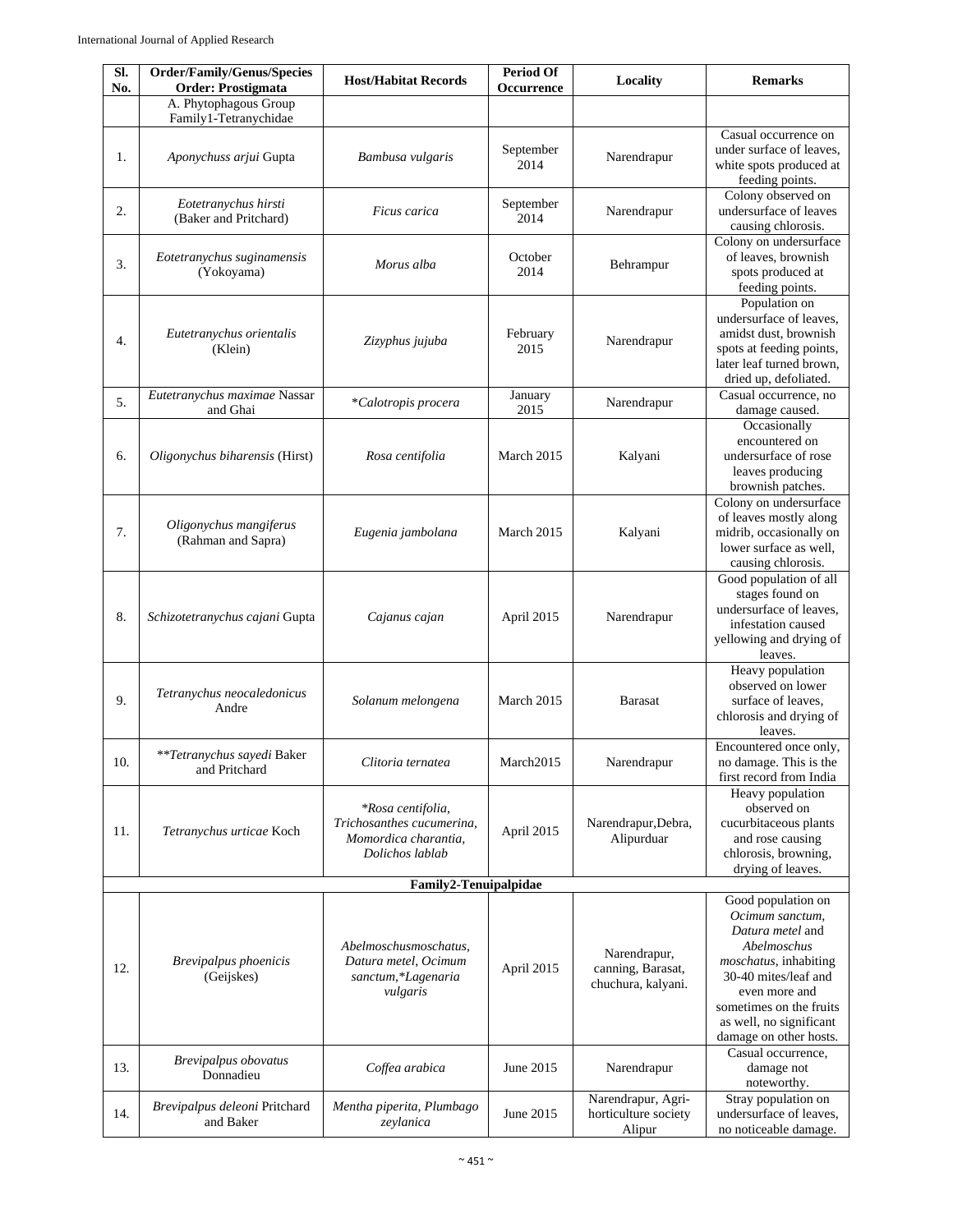|                                                      | Behar<br>Order: Astigmata Family9-Acaridae            |                                                                              |                          |                                        |                                                                                                             |  |  |  |
|------------------------------------------------------|-------------------------------------------------------|------------------------------------------------------------------------------|--------------------------|----------------------------------------|-------------------------------------------------------------------------------------------------------------|--|--|--|
| 35.                                                  | Paraphytoseius orientalis<br>(Narayanan and Ghai)     | sp, Solanum melongena,<br>Lycopersicon esculentum,<br>Abelmoschus esculentus | <b>July 2015</b>         | Kharagpur,<br>Alipurduar, Cooch        | on listed hosts, fed on<br>tenupalpid mites<br>especially eggs.                                             |  |  |  |
|                                                      |                                                       | Ocimum basilicum, Mentha                                                     |                          | Narendrapur,<br>Kalyani, Debra,        | Regularly encountered                                                                                       |  |  |  |
| 34.                                                  | Amblyseius mcmurtri Muma                              | sp<br>Artocarpus integrifolia                                                | <b>July 2015</b>         | Behrampur,<br>Kharagpur<br>Narendrapur | predatory mite.<br>Casually encountered.                                                                    |  |  |  |
| 33.                                                  | Amblyseius largoensis (Muma)                          | Cocos nucifera, Mangifera<br>indica, Croton spp, Phoenix                     | March 2015               | Narendrapur,<br>Kalyani, Chuchura,     | Regularly encountered<br>on listed hosts, good                                                              |  |  |  |
| 32.                                                  | Amblyseius herbicolus (Chant)                         | *Bixa orellana                                                               | March 2015               | Narendrapur                            | and once collected on<br>Bixa orellana, good<br>predator of<br>tetranychids.                                |  |  |  |
|                                                      |                                                       |                                                                              |                          |                                        | Regularly encountered<br>on mango, blackberry                                                               |  |  |  |
|                                                      |                                                       | Order: MesostigmataFamily8-Phytoseiidae                                      |                          |                                        |                                                                                                             |  |  |  |
| 31.                                                  | Parapronematus<br>murshidabadensis Gupta              | Mangifera indica                                                             | 2015<br><b>July 2015</b> | Kalyani                                | Casually encountered.                                                                                       |  |  |  |
| 30.                                                  | Family7-Tydeidae<br>**Tydeus schusteri Andre          | *Wedelia chinensis                                                           | 2015<br>September        | Narendrapur                            | Casually encountered.                                                                                       |  |  |  |
| 29.                                                  | Gonzalez<br>Agistemus heterophylla Gupta              | *Azadirachta indica                                                          | September                | Narendrapur                            | Casually encountered.                                                                                       |  |  |  |
| 28.                                                  | Agistemus macrommatus                                 | Tagetes erecta                                                               | August 2015              | Narendrapur                            | Casually encountered.                                                                                       |  |  |  |
|                                                      |                                                       | Family6-Stigmaeidae                                                          |                          |                                        | found feeding.                                                                                              |  |  |  |
| 27.                                                  | Dactyloscirus bengalensis<br>Gupta                    | Cajanus cajan                                                                | August 2015              | Narendrapur                            | Collected in association<br>with Brevipalpus<br>sayedi on which it was                                      |  |  |  |
| 26.                                                  | Cunaxa womersleyi Baker and<br>Hoffmann               | Psidium guajava                                                              | August 2015              | Kalyani                                | Casual occurrence, no<br>feeding observed.                                                                  |  |  |  |
| 25.                                                  | Cunaxa mangiferae Gupta                               | Mangifera indica                                                             | July2015                 | Narendrapur and<br>Alipur              | Collected in association<br>with mango bud mite<br>(Aceria mangiferae) on<br>which it was found<br>feeding. |  |  |  |
| 24.                                                  | Cunaxa capreolus (Berlese)                            | Artocarpus integrifolia                                                      | July2015                 | Narendrapur                            | Casual occurrence,<br>predatory behaviour not<br>noticed in field.                                          |  |  |  |
|                                                      |                                                       | <b>B. Predatory GroupFamily5- Cunaxidae</b>                                  |                          |                                        | India.                                                                                                      |  |  |  |
| 23.                                                  | Tarsonemus confusus Ewing                             | Withania somnifera                                                           | March 2015               | Narendrapur and<br>Kalyani             | leaves.<br>Stray occurrence,<br>earlier unknown from                                                        |  |  |  |
| 22.                                                  | Polyphagotarsonemus<br><i>latus</i> (Banks)           | Mentha piperita, Datura<br>metel, *Ocimum<br>gratissimum                     | November<br>2014         | Narendrapur                            | Regularly occur red on<br>listed hosts, especially<br>on apical young leaves<br>causing crinkling of        |  |  |  |
| Mohanasundaram<br>no damage.<br>Family4-Tarsonemidae |                                                       |                                                                              |                          |                                        |                                                                                                             |  |  |  |
| 21.                                                  | Phytoptus rosae                                       | Rosa centifolia                                                              | <b>July 2015</b>         | Narendrapur                            | Only stray occurrence,                                                                                      |  |  |  |
| 20.                                                  | Aceria adhatodae Channa<br>Basavanna                  | Adhatoda vasica                                                              | <b>July 2015</b>         | Narendrapur                            | leaves.<br>Only stray occurrence,<br>no damage.                                                             |  |  |  |
| 19.                                                  | Aceria nerii Channa Basavanna                         | Nerium indicum                                                               | <b>July 2015</b>         | Narendrapur, Kalyani                   | Occurred as vagrants<br>on undersurface of                                                                  |  |  |  |
| 18.                                                  | Aceria mangiferae Sayed                               | Mangifera indica                                                             | June 2015                | Narendrapur                            | Recorded within<br>axillary buds,<br>population low.                                                        |  |  |  |
| 17.                                                  | Aceria jasmini Channa<br>Basavanna                    | Jasminum sambac                                                              | June 2015                | Agri-Horticulture<br>Society, Alipur   | Occurred as vagrants<br>on undersurface of<br>leaves, no damage.                                            |  |  |  |
|                                                      |                                                       |                                                                              |                          |                                        |                                                                                                             |  |  |  |
| 16.                                                  | **Tenuipalpus lawrencei<br><b>Baker</b> and Pritchard | Achras sapota                                                                | April 2015               | Bardhaman                              | This was hitherto<br>unknown from India                                                                     |  |  |  |
| 15.                                                  | **Brevipalpus sayedi Baker                            | *Musa sapientum                                                              | February<br>2015         | Narendrapur                            | This mite was earlier<br>unknown from India<br>hence form new record.                                       |  |  |  |
|                                                      |                                                       |                                                                              |                          |                                        |                                                                                                             |  |  |  |